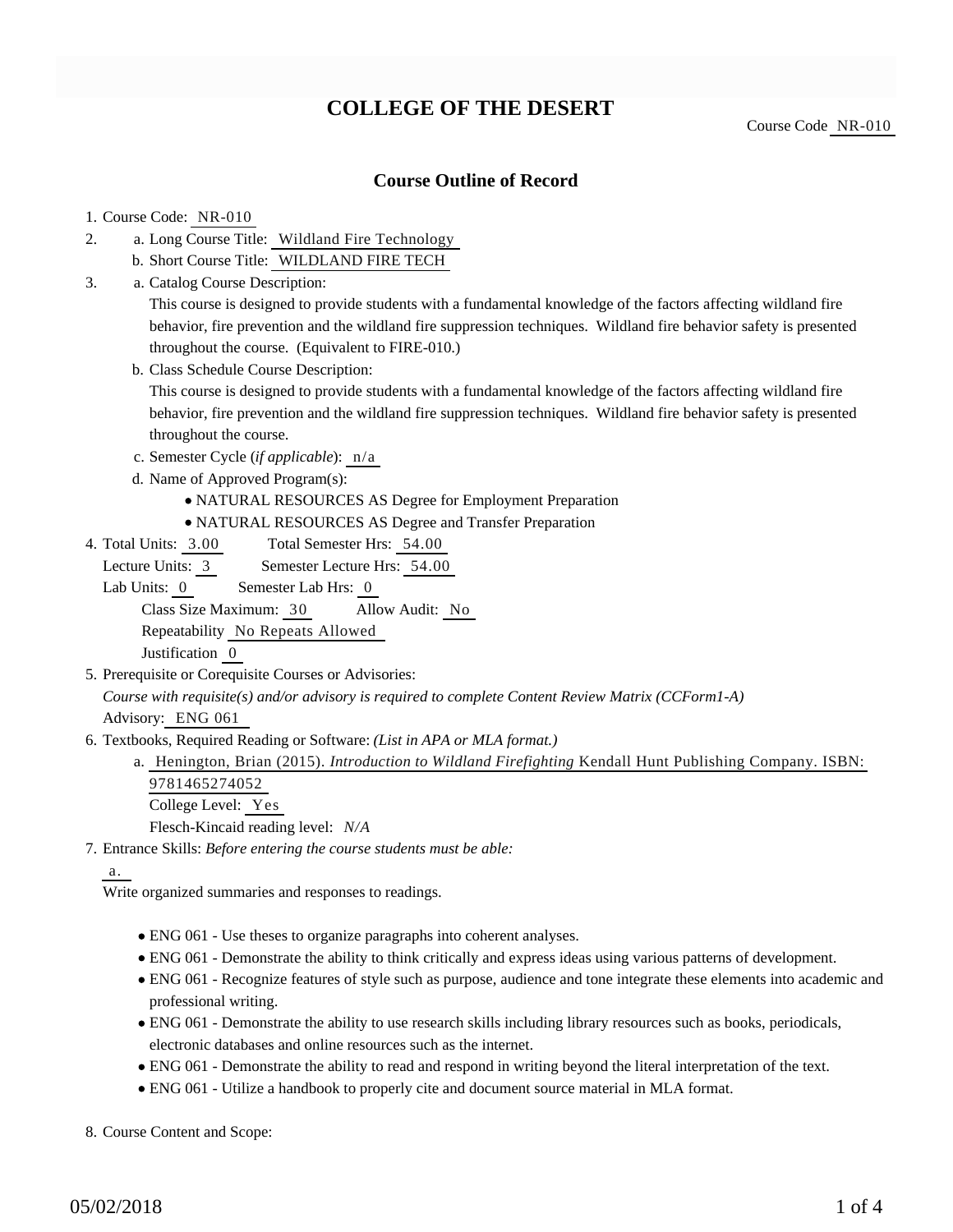## NR 010-Wildland Fire Technology

## Lecture:

| $1.$ Unit $1$                                                                                  |
|------------------------------------------------------------------------------------------------|
| 1. History of fire fighting                                                                    |
| 2. Fire Physics: Fire behavior, fuels, weather, topography, prevention, education              |
| 2. Unit 2                                                                                      |
| 1. Suppression: Fireline safety, fire shelters, fire standards, 18 Watch Out situations        |
| 2. Fireline construction and safety                                                            |
| 3. Mop-up techniques and safety                                                                |
| 3. Unit 3                                                                                      |
| 1. Fire tools: tool and apparatus safety and maintenance, crosscut and chain saws              |
| 2. Safety, operation, techniques and maintenance                                               |
| 4. Unit 4                                                                                      |
| 1. Air operations                                                                              |
| 2. Helicopter procedures and safety                                                            |
| 3. Fixed wing aircraft procedures and safety                                                   |
| 5. Unit 5                                                                                      |
| 1. Regulations                                                                                 |
| 2. ICS                                                                                         |
| 3. Chain of Command                                                                            |
| 4. Sexual harassment                                                                           |
| 6. Unit 6                                                                                      |
| 1. Visit wildland fire stations and learn about conduct, field performance, hose lays and line |
| construction                                                                                   |
| 2. Use of power equipment                                                                      |
|                                                                                                |

Lab: *(if the "Lab Hours" is greater than zero this is required)*

#### 9. Course Student Learning Outcomes:

#### 1.

Discuss the causes of wildland firefighter injuries.

### 2.

Identify the firefighting assests used to control wildland fires.

### 3.

Recognize the weather factors that create extreme fire behavior.

10. Course Objectives: Upon completion of this course, students will be able to:

a. Understand the factors that influence wildland fire behavior and compare alternative actions, including their influences on fire behavior.

b. Distinguish between the fire standards and the "18" situations that shout, "Watch Out," and correctly evaluate possible consequences of their violation of fire behavior principles.

c. Identify wildland hand tools, chain saws, and other firefighting equipment, along with the standard procedures to follow when operating around bulldozers, helicopters, and fixed wing aircraft.

d. Evaluate the Incident Command system organizational structure and chain-of-command in emergency situations, and relate to their role in overall contest of wildland fire suppression.

e. Identify and evaluate situations that might lead to violations of State and Federal laws pertaining to sexual harassment and civil rights, and identify the consequences of such violations.

11. Methods of Instruction: *(Integration: Elements should validate parallel course outline elements)* 

- a. Discussion
- b. Lecture
- c. Participation
- d. Technology-based instruction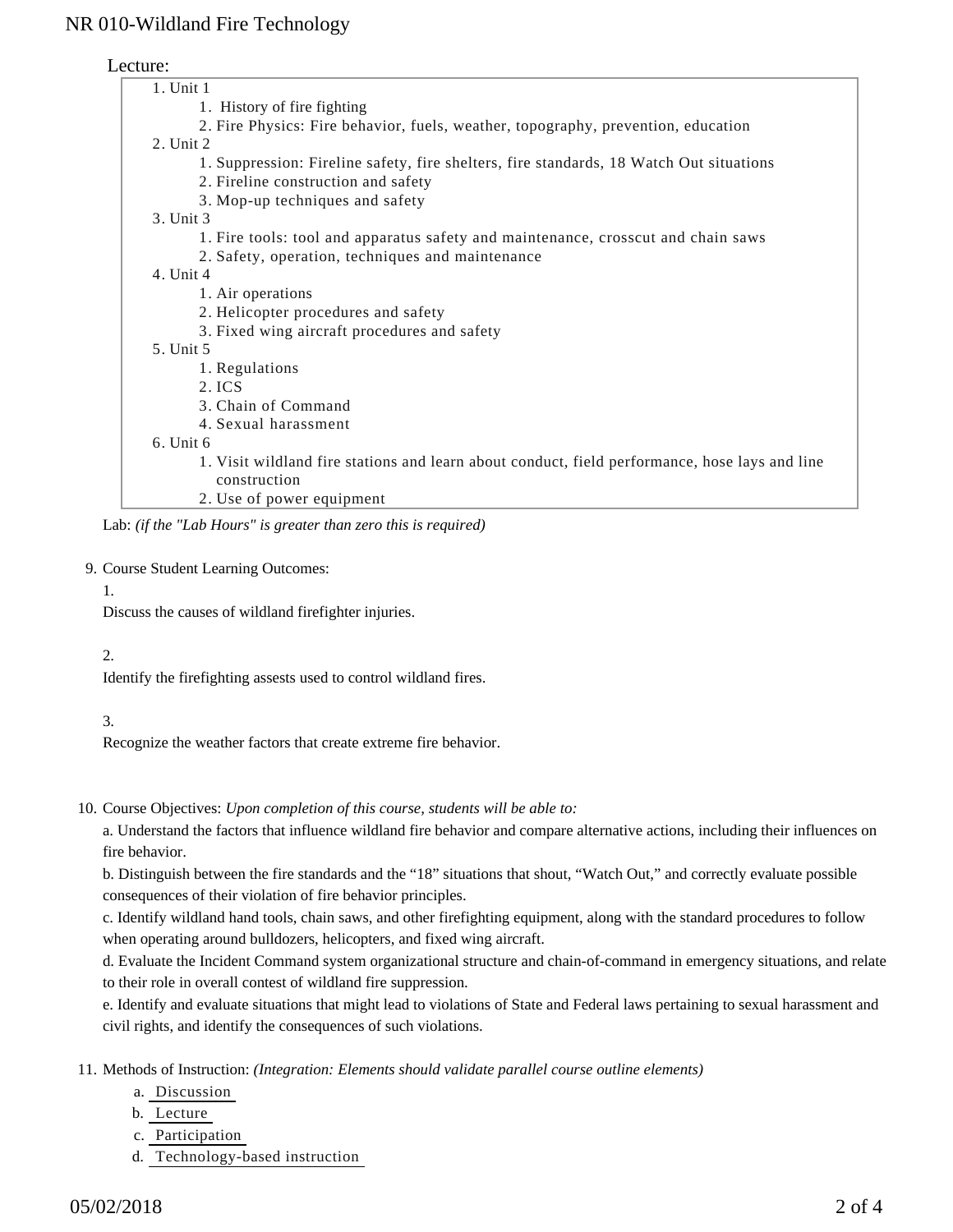## NR 010-Wildland Fire Technology

- 12. Assignments: (List samples of specific activities/assignments students are expected to complete both in and outside of class.) In Class Hours: 54.00
	- Outside Class Hours: 108.00
		- a. In-class Assignments
			- 1. Participation
				- 2. Observation
				- 3. Group discussion
				- 4. Practice skills
				- 5. Reading of handouts and student manual
		- b. Out-of-class Assignments
			- 1. Reading textbook assignments
			- 2. Reading assigned materials
			- 3. Demonstrate field application of skills presented in class and exercises
- 13. Methods of Evaluating Student Progress: The student will demonstrate proficiency by:
	- College level or pre-collegiate essays
		- Essay assignments
	- Written homework
	- Term or research papers
	- Reading reports
	- Presentations/student demonstration observations
	- True/false/multiple choice examinations
	- Mid-term and final evaluations
	- Student participation/contribution
	- Oral and practical examination
- 14. Methods of Evaluating: Additional Assessment Information:
- 15. Need/Purpose/Rationale -- All courses must meet one or more CCC missions.

PO - Career and Technical Education

Fulfill the requirements for an entry- level position in their field.

Apply critical thinking skills to execute daily duties in their area of employment.

Apply critical thinking skills to research, evaluate, analyze, and synthesize information.

Display the skills and aptitude necessary to pass certification exams in their field.

Exhibit effective written, oral communication and interpersonal skills.

Transfer to a higher level learning institution

- IO Critical Thinking and Communication Apply principles of logic to problem solve and reason with a fair and open mind.
- 16. Comparable Transfer Course

| <b>University System</b> | Campus          | <b>Course Number</b> | <b>Course Title</b>   | <b>Catalog Year</b> |
|--------------------------|-----------------|----------------------|-----------------------|---------------------|
| <b>CSU</b>               | CSU Los Angeles |                      | Wildland Fire Control | 2013-14             |

### 17. Special Materials and/or Equipment Required of Students:

Required Material? 18. Materials Fees:

**Material or Item Cost Per Unit Total Cost Per Unit Total Cost Per Unit Total Cost Per Unit Cost Per Unit Cost Per Unit Cost Per Unit Cost Per Unit Cost Per Unit Cost Per Unit Cost Per Unit Cost Per Unit Cost Per Unit Cost**